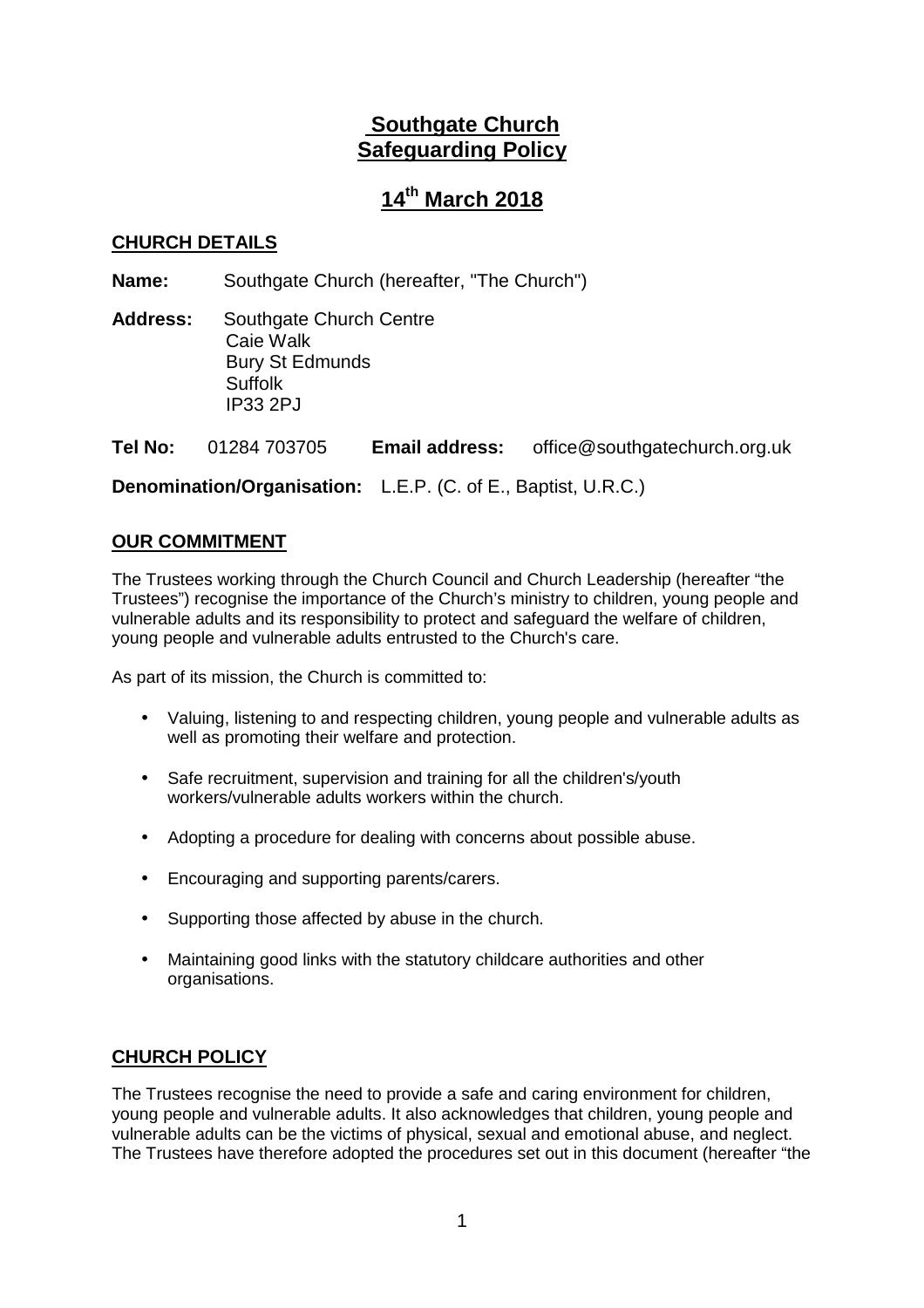policy"). It also recognises the need to build constructive links with statutory and voluntary child protection agencies.

The Trustees are committed to on-going safeguarding training for all children, young people and vulnerable adults' workers and will regularly review the practice guidelines.

The Trustees also undertake to follow the principles found within the Abuse Of Trust guidance issued by the Home Office and it is therefore unacceptable for those in a position of trust to engage in any behaviour that might allow a sexual relationship to develop for as long as the relationship of trust continues.

# **RESPOSIBILITIES OF THE TRUSTEES**

The Trustees as a body will be responsible for:

- 1. Ensuring that a safeguarding policy is in effect and reviewed annually and amended to comply with any new guidelines or requirements relevant to promote the safeguarding of children, young people and vulnerable adults.
- 2. Checking that the policy includes provision for procedures for safeguarding issues to be given appropriate attention in the recruitment of paid staff, secondees, volunteers or any type of helper who will work with children, young people and vulnerable adults or have regular contact with them.
- 3. Ensuring that the policy contains effective processes for dealing with any allegations against persons above including the Minister or the Safeguarding Officer or the Deputy Safeguarding Officer.
- 4. Ensuring that there is a member of the Council, or other person approved by the Trustees, who is designated to take the lead responsibility for dealing with safeguarding issues. (Normally that should be a person other than the Minister).
- 5. Nominating a trustee to take the lead responsibility for liaising with the appropriate agencies if an allegation concerns the Minister.
- 6. Ensuring that training of all individuals in 2) takes place and that refresher training takes place at appropriate intervals.
- 7. Requiring that any weaknesses in the policy or safeguarding arrangements are drawn to the attention of the Trustees promptly and those are remedied promptly.
- 8. The trustees may delegate tasks in items 2), 3), 6) and 7) to the Church Council but the responsibility will remain with the Trustees.

### **RESPONDING TO ALLEGATIONS OF ABUSE**

Under no circumstances should a church worker (i.e. a church member, volunteer or paid member of staff) carry out his/her own investigation into the allegation or suspicion of abuse. The person in receipt of allegations or suspicions of abuse will do the following:

1. Concerns must be reported as soon as possible to **Michael Jones** (hereafter the "Safeguarding Officer") **tel no: 01284 762014** who is nominated by the Trustees to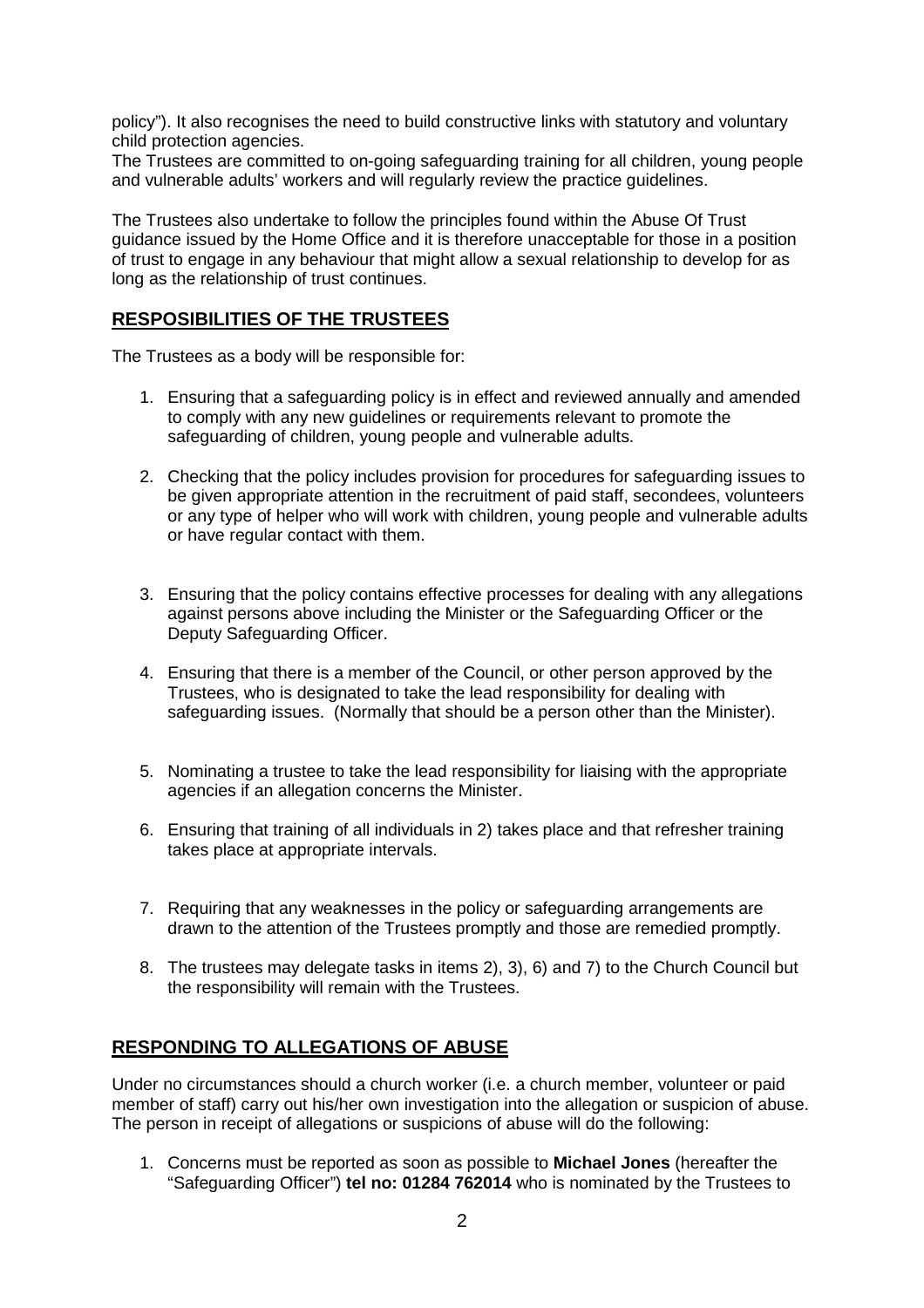act on their behalf in dealing with the allegation or suspicion of neglect or abuse, including referring the matter on to the statutory authorities.

- 2. In the absence of the Safeguarding Officer, the report should be made to **Alison Burgess** (hereafter the "Deputy Safeguarding Officer ") **tel no: 07940 247038** or the Chair of the Trustees **Dr Stuart Lowe tel no: 01284 755655**
- 3. The above person will then refer the report to:

### **Customer First: tel no: 0808 800 4005**

or alternatively

### **The Police Child Protection Team: tel no: 01473 613500**

or

### **in an emergency dial 999**

CCPAS can be contacted for further advice:

**The Churches' Child Protection Advisory Service (CCPAS) PO Box 133, Swanley, Kent, BR8 7UQ** 

**Tel no: 0845 120 4550**

- 4. Suspicions must not be discussed with anyone other than those nominated above. A written record of the concerns should be made in accordance with the procedures set out in this policy and kept in a secure place. Access to these records will be restricted to only the few individuals who need sight of such records for official purposes.
- 5. Whilst allegations or suspicions of abuse will normally be reported to the Safeguarding Officer, the absence of the Safeguarding Officer or Deputy Safeguarding Officer should not delay referral to Customer First.
- 6. The Trustees will support the Safeguarding Officer /Deputy Safeguarding Officer in their role, and accept that any information they may have in their possession will be shared in a strictly limited way on a need to know basis.
- 7. It is, of course, the right of any individual as a citizen to make a direct referral to the child protection agencies or seek advice from CCPAS, although the Trustees hope that members of the church will use the procedure of Southgate Church. If, however, the individual with the concern feels that the Safeguarding Officer /Deputy Safeguarding Officer has not responded appropriately, or where they have a disagreement with the Safeguarding Officer(s) as to the appropriateness of a referral they are free to contact an outside agency direct. We would hope that such an individual would first make his/her dissatisfaction known to the Chair of Trustees. We hope by making this statement that the Trustees demonstrate the commitment of the church to effective safeguarding.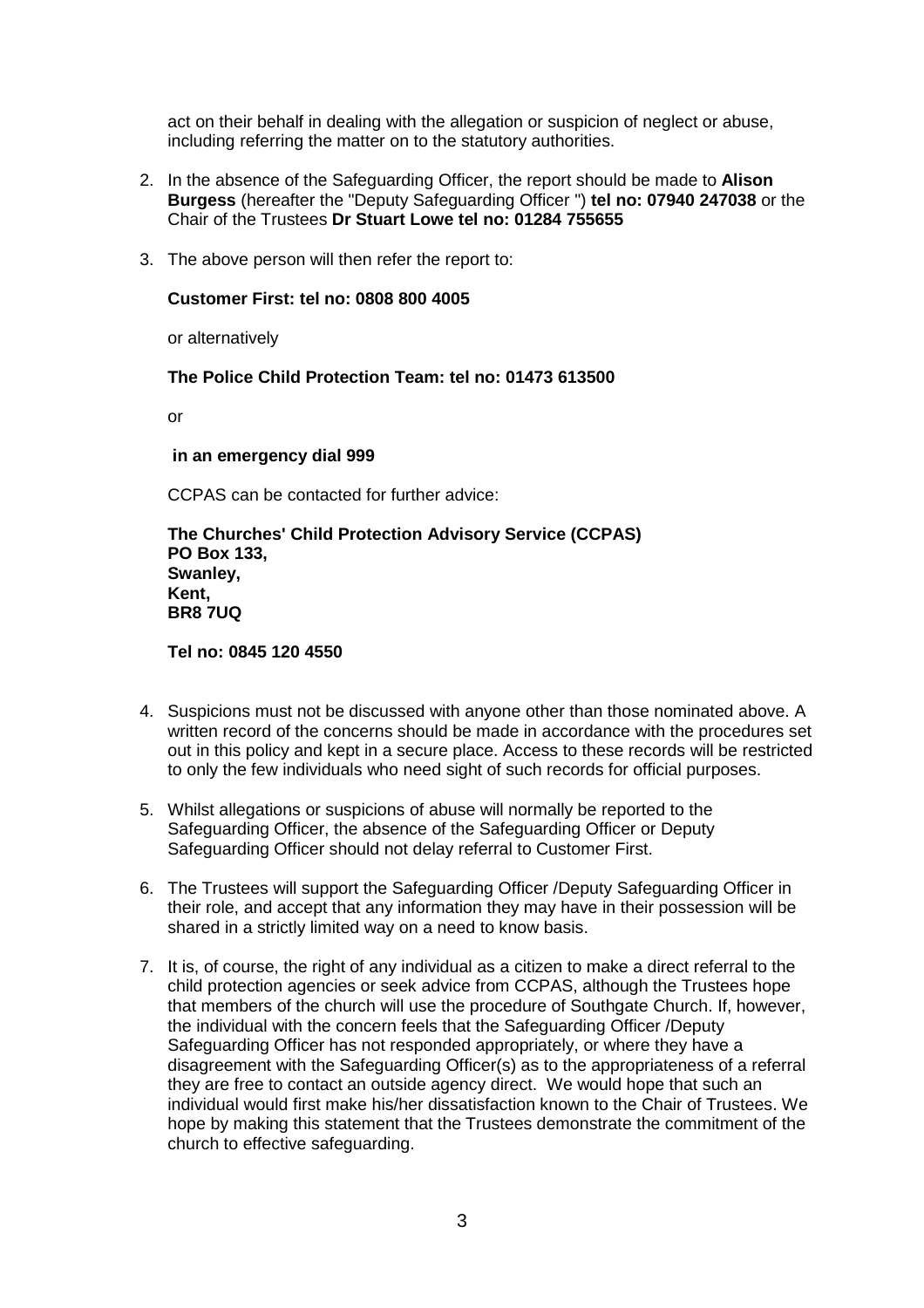8. The role of the Safeguarding Officer / Deputy Safeguarding Officer is to collate and clarify the precise details of the allegation or suspicion and pass this information on to Customer First. It is the task of Customer First to investigate the matter under Section 47 of the Children Act 1989.

**Appendix 1**: Flow chart for action (children, young people and vulnerable adults) **Appendix 2**: Procedures for reporting abuse

# **ALLEGATIONS OF PHYSICAL, SEXUAL, EMOTIONAL ABUSE, OR NEGLECT**

If a child/young person/vulnerable adult has made a disclosure or abuse is suspected, the Safeguarding Officer/Deputy Safeguarding Officer will:

- 1. Contact Customer First (or CCPAS) for advice in cases of deliberate abuse, if concerned about a child/young person/vulnerable adult's safety or if a child/young person/vulnerable adult is afraid to return home.
- 2. Advice parents and carers that Customer First has been contacted unless this might put the child/young person/vulnerable adult at risk or cause any delay in referring.
- 3. Seek medical help if needed urgently, informing the doctor of any suspicions.
- 4. For lesser concerns, (e.g. poor parenting), encourage parent/carer to seek help, but not if this places the child/young person/vulnerable adult at risk of injury.
- 5. Where the parent/carer is unwilling to seek help, offer to accompany them. In cases of real concern, if they still fail to act, contact Customer First direct for advice.
- 6. Seek and follow advice given by CCPAS (who will confirm their advice in writing) if unsure whether or not to refer a case to Customer First.

### **ALLEGATIONS OF ABUSE AGAINST A PERSON WHO WORKS WITH CHILDREN/YOUNG PEOPLE/VULNERABLE ADULTS**

If an accusation is made against a Church member, volunteer or paid member of staff working with children, young people and vulnerable adults, whilst following the procedure outlined above the Safeguarding Officer in accordance with Local Safeguarding Children Board procedures will need to liaise with the Local Authority Designated Officer 01284 758816.The Safeguarding Officer will seek advice as above but the decision to suspend a paid member of staff will be the responsibility of the Church Leadership in consultation with the Chair of Trustees and the Local Authority Designated Officer.

# **SAFE RECRUITMENT**

The Trustees will ensure all workers will be appointed, trained, supported and supervised in accordance with government guidelines on safe recruitment. This includes ensuring that:

- 1. There is a written job description for the post.
- 2. Those applying have completed an application form and a self declaration form.
- 3. Safeguarding has been discussed at interview.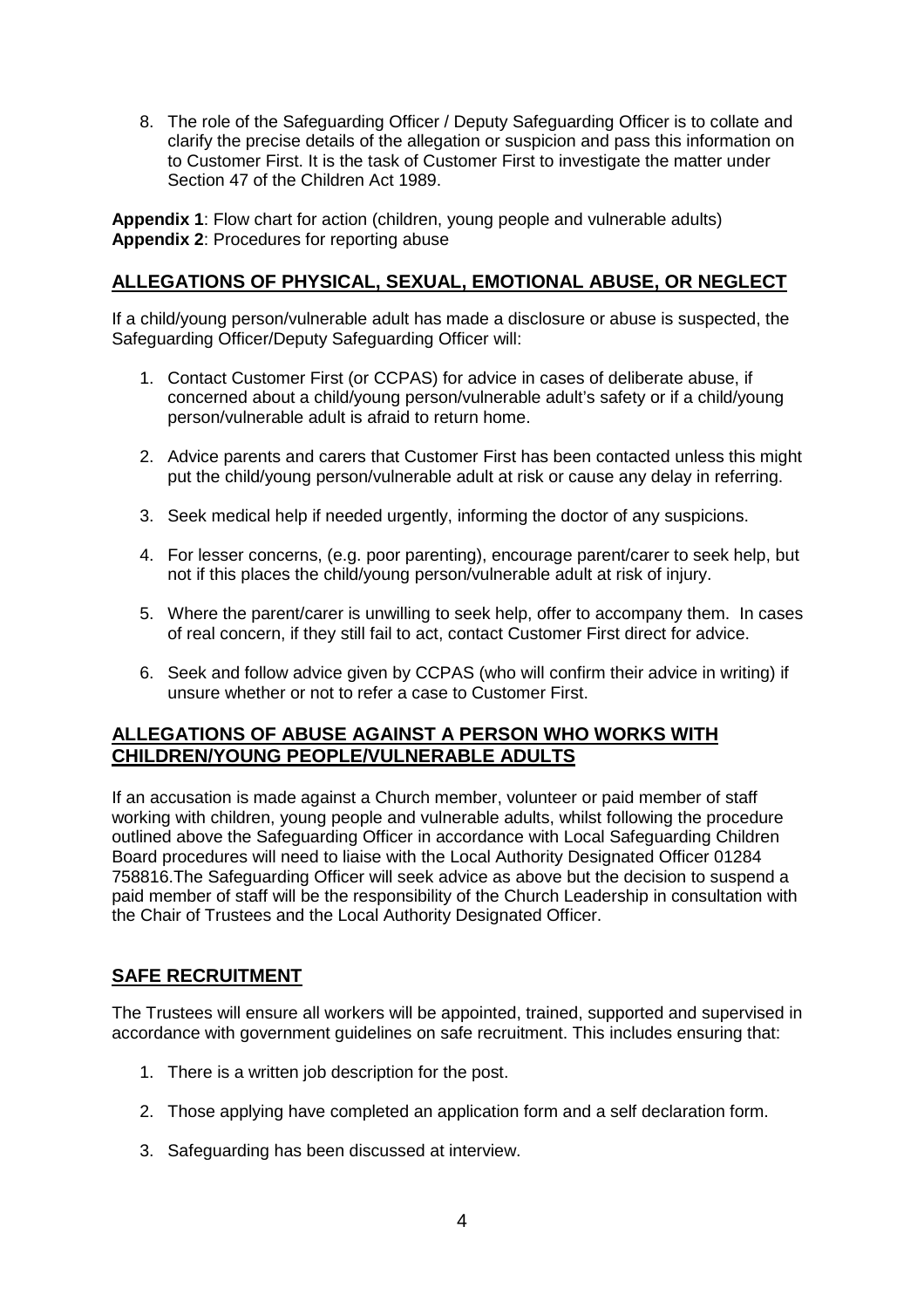- 4. Written references have been obtained and followed up where appropriate confirming the applicant's suitability to work with children, young people and vulnerable adults.
- 5. A DBS (Disclosure and Barring Service) form has been completed.
- 6. A suitable training programme is provided for the successful applicant.
- 7. The applicant has been given a copy of the organisation's safeguarding policy and knows how to report concerns.
- 8. Such information is kept confidential and secure at all times and access is restricted only to those who need sight of such materials for official purposes.

### **MANAGEMENT OF WORKERS**

The Trustees are committed to supporting all workers and ensuring they receive support and supervision. All workers have been issued with a code of conduct towards children, young people and vulnerable adults. The Trustees undertake to follow the principles found within the 'Abuse of Trust' guidance issued by the Home Office and it is therefore unacceptable for those in a position of trust to engage in any behaviour that might allow a sexual relationship to develop for as long as the relationship of trust continues.

### **PRACTICE GUIDELINES**

As an organisation working with children, young people and vulnerable adults we wish to operate and promote good working practice. This will enable workers to run activities safely, develop good relationships and minimise the risk of false accusation. As well as a general code of conduct for workers we shall also maintain specific good practice guidelines for relevant activities that we are involved in.

#### **SUPPORT TO THOSE AFFECTED BY ABUSE**

The Trustees are committed to offering pastoral care, working with statutory agencies as appropriate, and support to those attending who have been affected by abuse who have contact with or are part of the place of worship/organisation.

#### **WORKING WITH OFFENDERS**

When someone attending the church is known to have abused children, young people or vulnerable adults, or is known to be a risk to them, the Church Council, in consultation with the Local Authority Designated Officer, will, if reasonably practicable, supervise the individual concerned and offer pastoral care, but in its commitment to the protection of children, young people and vulnerable adults, set boundaries for that person which the individual will be expected to keep.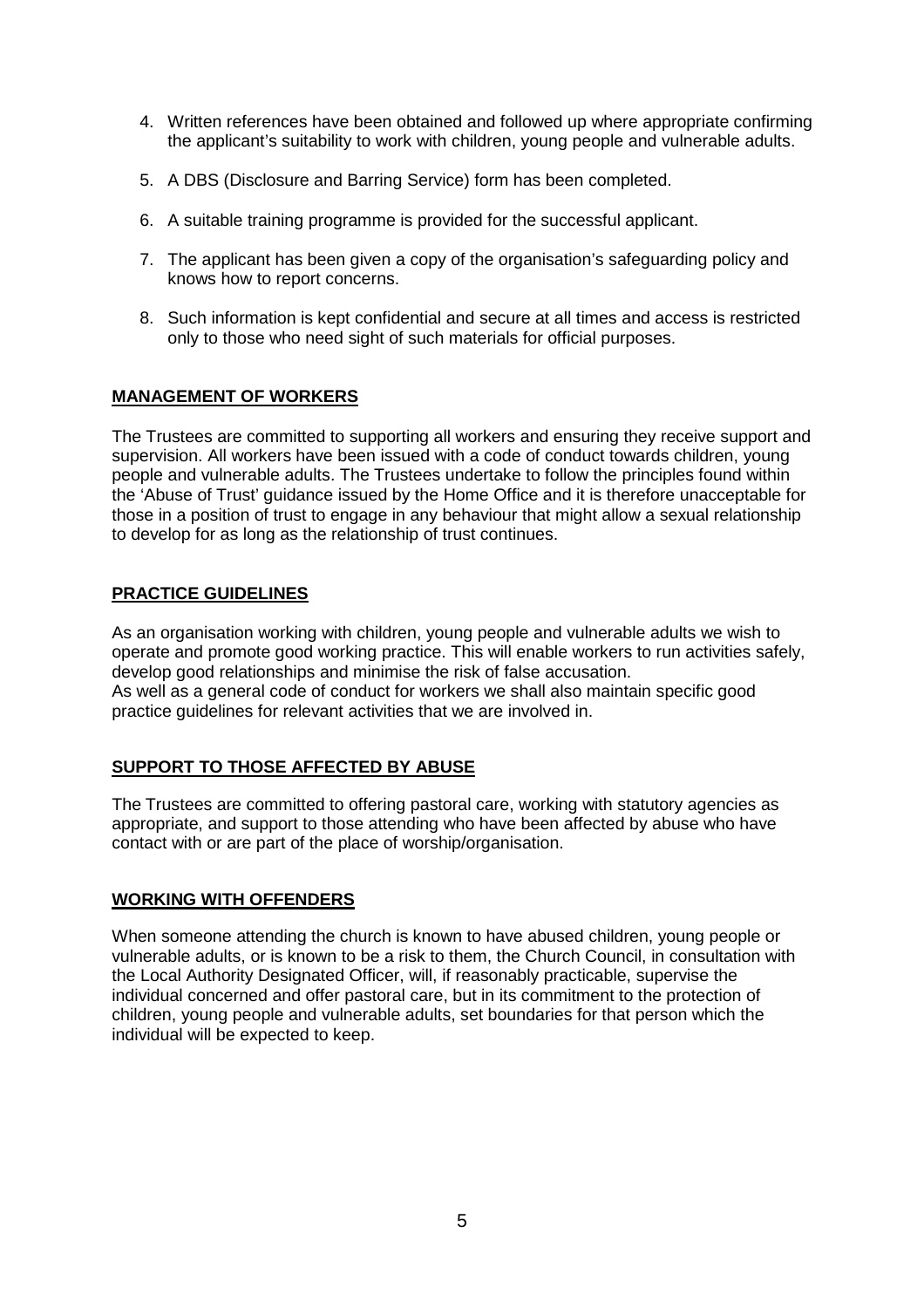This policy will be reviewed annually.

| Signed__________________________   | <b>Date Date</b> | Print Name ____________________________ |
|------------------------------------|------------------|-----------------------------------------|
| <b>Chair of Trustees</b>           |                  |                                         |
|                                    |                  |                                         |
|                                    |                  | Date <u>Print Name</u>                  |
| On behalf of the Church Leadership |                  |                                         |

6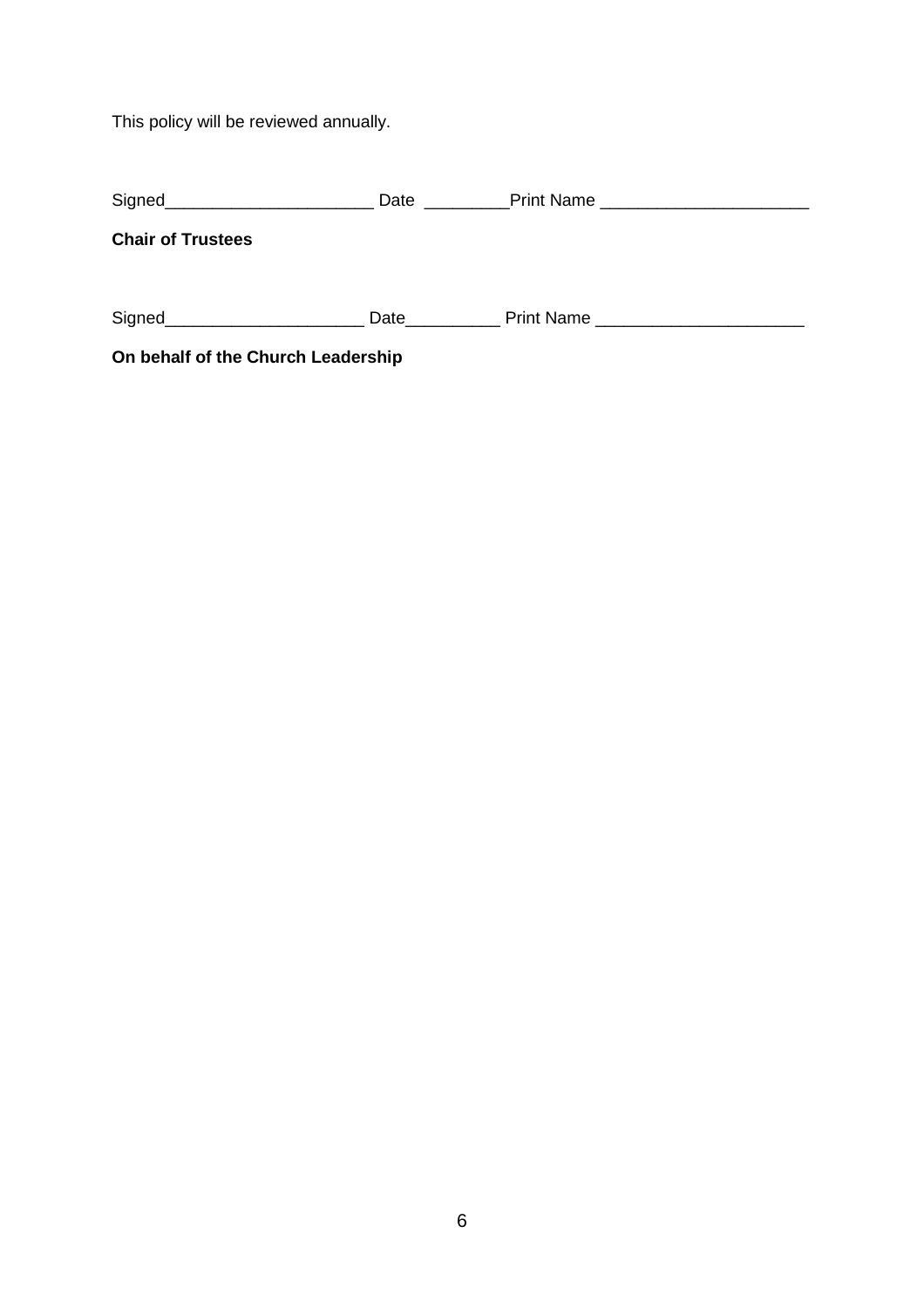### **Appendix 1: Flow Chart for Action (children, young people, vulnerable adults)**

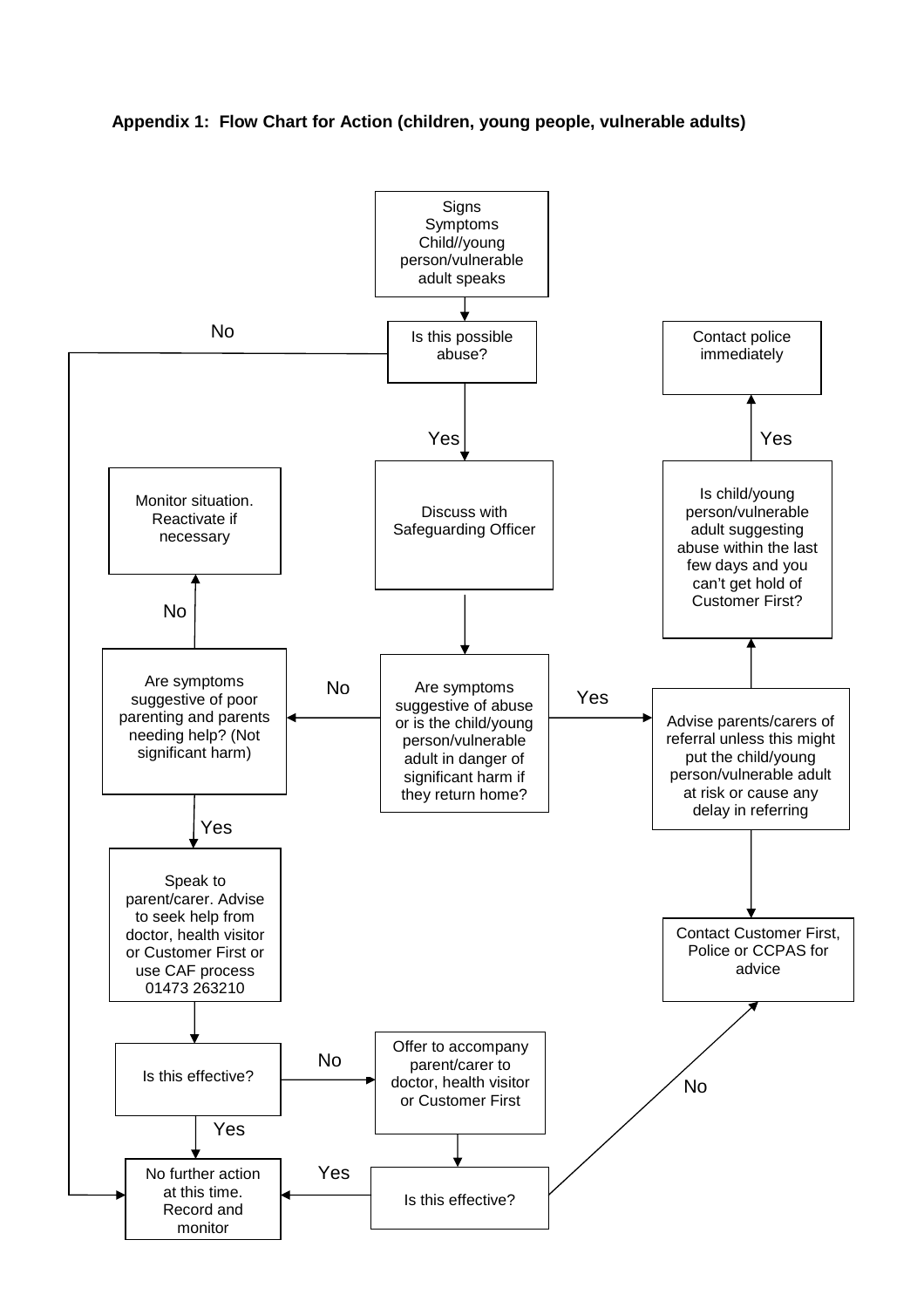# **Appendix 2**

## **Procedure for reporting abuse (actual or suspected)**

The following procedures must be followed:

- **Report it do not delay**  All suspected abuse must be reported in confidence as soon as is possible, and followed up in writing within 24 hours.
- **Discuss your concerns with your Safeguarding Officer, Deputy Safeguarding Officer or Chair of Trustees**

### **DO NOT INVESTIGATE**

Refer to Customer First and/or police. You or the Safeguarding Officer should make the referral. Parents and carers should be advised that you are doing this unless this might put the child/young person/vulnerable adult at risk or cause any delay in referring.

• **Making a referral to Customer First and/or the Police**  Contact Customer First on 0808 800 4005 Contact the Police on 01473 613500 or for non emergencies 101

If you are worried about the immediate safety of a child/young person/vulnerable adult and cannot contact the Safeguarding Officer/Deputy Safeguarding Officer or Chair of Trustees call the Police on 999

- **Record what you have seen, heard and said.**  Your report must be accurate and where possible use the child/young person/vulnerable adult's exact words as the information was given to you, not your own.
- **Record the time and date, including the year**
- **Don't promise to keep what you are told a secret**
- **Tell the child/young person/vulnerable adult what you will do next**
- **Do not make promises you cannot keep**

For further guidance you can get a copy of "What to do if you're worried a child is being abused" published by HM Government for Education and Skills. It can be downloaded at www.everychildmatters.gov.uk

### **Remember...**

**Domestic Incidents/Abuse** In January 2005 the legal definition of "significant harm" to children was extended to include harm suffered from seeing or knowing of the abuse of another, particularly in the home. This was reinforced by the Adoption and Children Act 2002.

A referral must be made direct to Customer First if it seems reasonable to suspect that: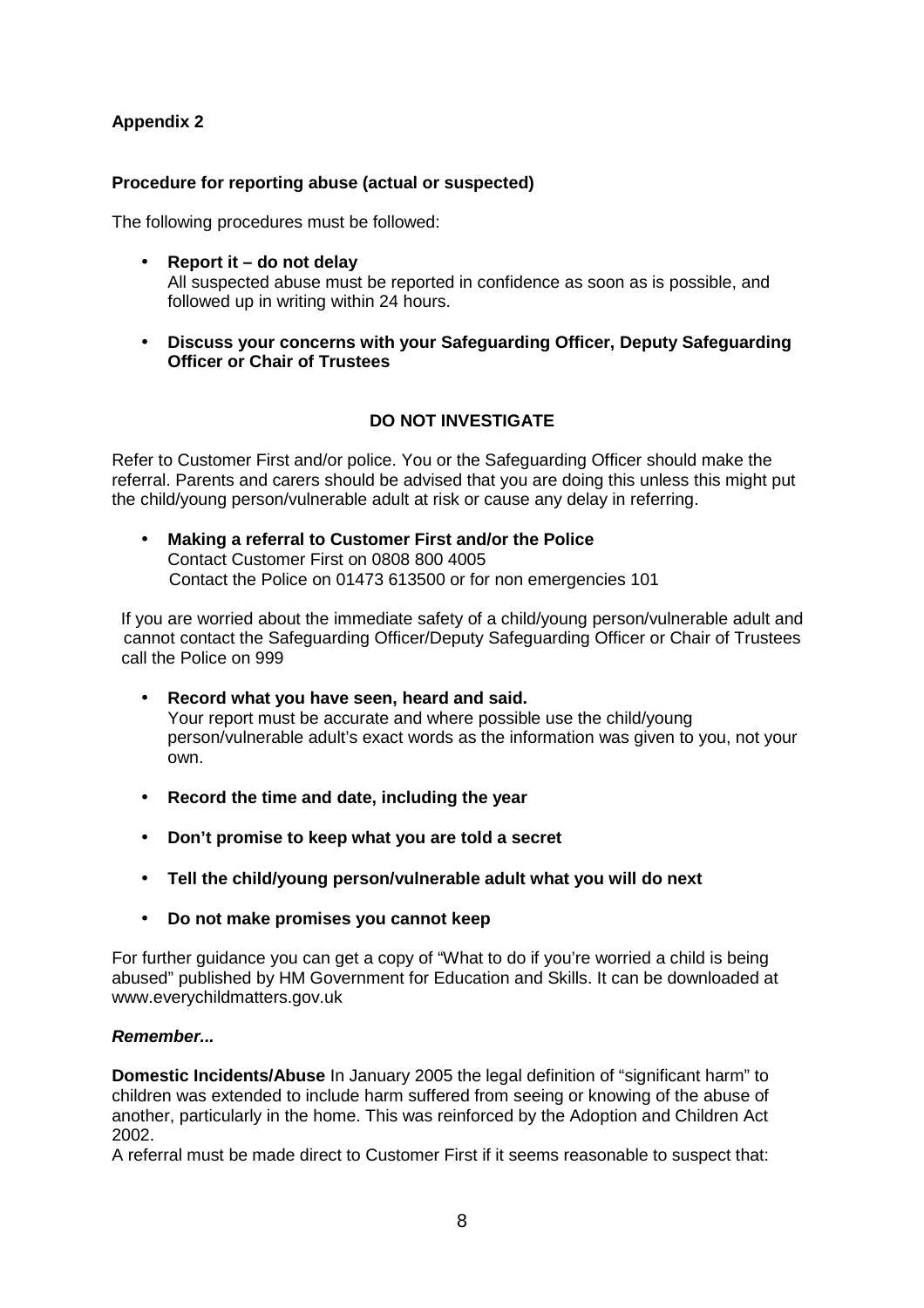- a) A child sees, hears experiences or is otherwise aware of domestic abuse i.e. that domestic abuse is part of their experience of family life. This applies regardless of whether they actually witness any particular event or are physically harmed and
- b) The non-abusing partner will not be able for whatever reason to ensure the safety and well being of their child without significant professional assistance and support.

Referrals should be made with the agreement of a parent unless the child's best interests are not served by seeking or obtaining consent. Non consent should not be a barrier to referral if there is on the face of it reasonable cause to suspect that the child may suffer significant harm or otherwise not have significant needs met.

The Government defines domestic abuse as:

"Any incident of threatening behaviour, violence or abuse (psychological, physical, sexual, financial or emotional) between adults who are or have been intimate partners or family members regardless of gender or sexuality."